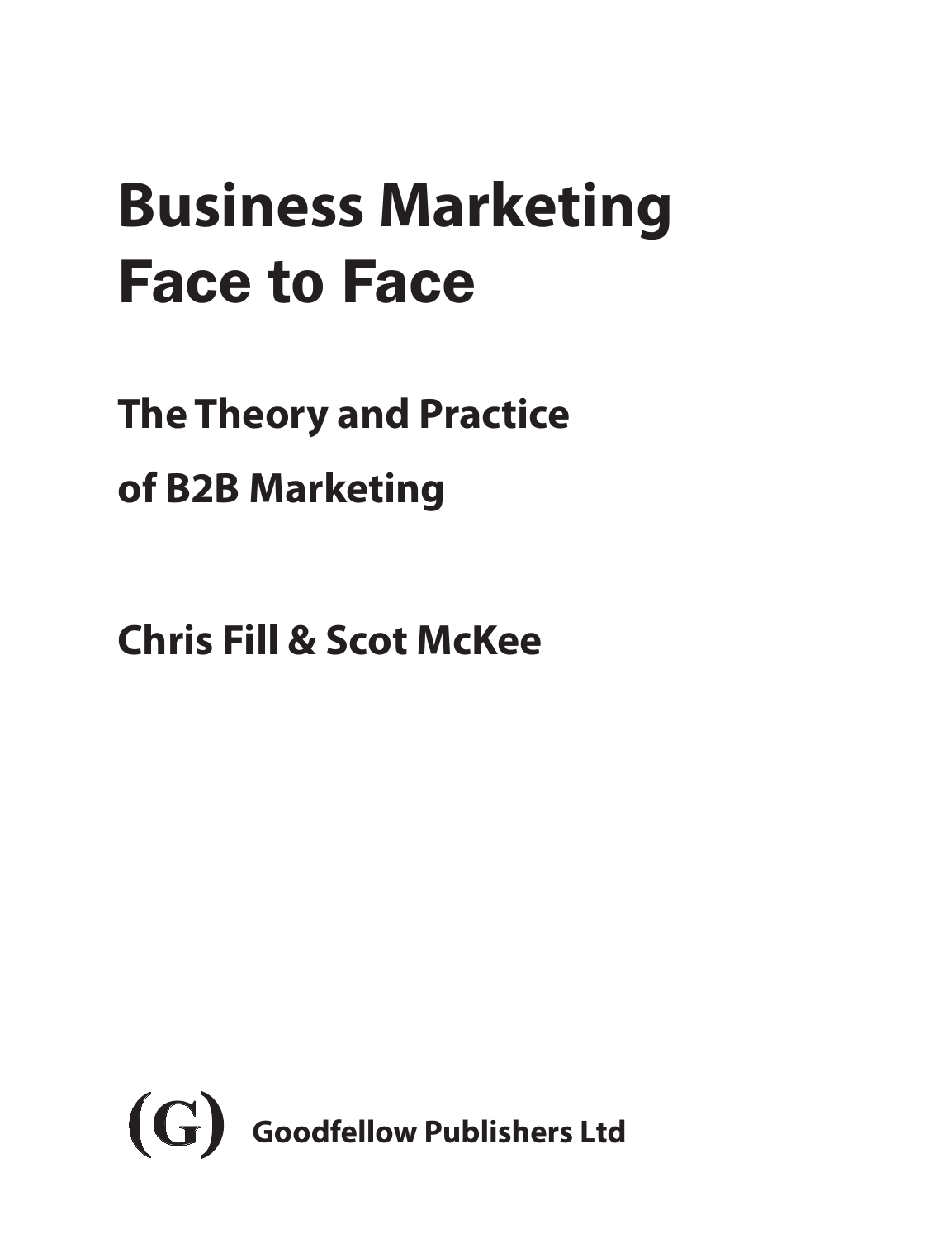<span id="page-1-0"></span>

Published by Goodfellow Publishers Limited, Woodeaton, Oxford, OX3 9TJ **(G)**http://www.goodfellowpublishers.com

British Library Cataloguing in Publication Data: a catalogue record for this title is available from the British Library.

Library of Congress Catalog Card Number: on file.

ISBN: 978-1-906884-54-3

Copyright © Chris Fill and Scot McKee, 2012

All rights reserved. The text of this publication, or any part thereof, may not be reproduced or transmitted in any form or by any means, electronic or mechanical, including photocopying, recording, storage in an information retrieval system, or otherwise, without prior permission of the publisher or under licence from the Copyright Licensing Agency Limited. Further details of such licences (for reprographic reproduction) may be obtained from the Copyright Licensing Agency Limited, of Saffron House, 6–10 Kirby Street, London EC1N 8TS.

All trademarks used herein are the property of their repective owners, The use of trademarks or brand names in this text does not imply any affiliation with or endorsement of this book by such owners.

Creative Platform® is the Registered Trademark of Birddog Limited http://www.birddog.co.uk

Design and typesetting by P.K. McBride, www.macbride.org.uk

Printed by Marston Book Services, www.marston.co.uk

Cover design by Cylinder, www.cylindermedia.com

Photographs by Chris Knox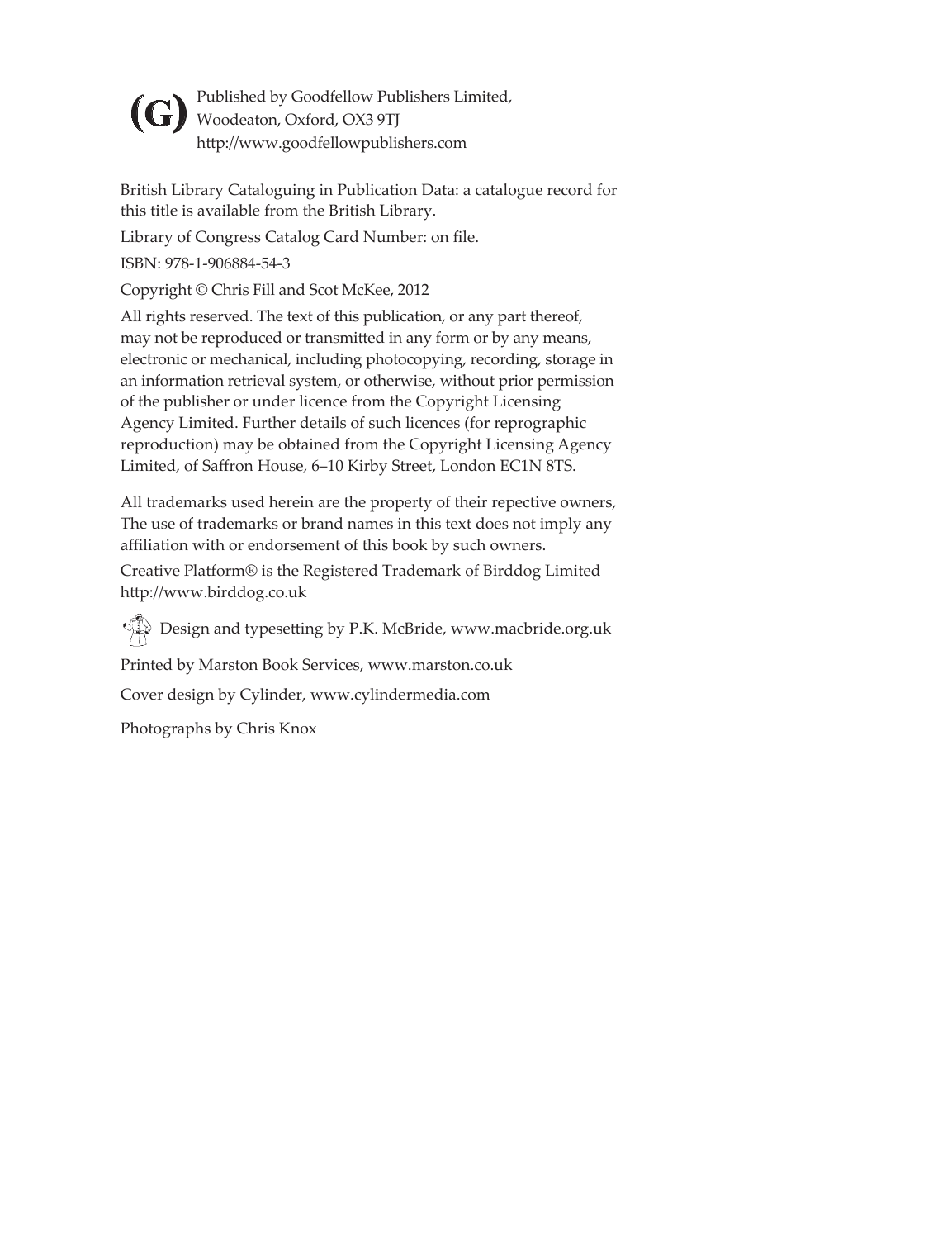## **Contents**

|   | Acknowledgements                                           | X  |
|---|------------------------------------------------------------|----|
| 1 | An Introduction to Business Marketing                      | 1  |
|   | A Slice of Life - Bare Essentials                          | 2  |
|   | The Characteristics of Business Markets                    | 6  |
|   | <b>Types of Organisational Customers</b>                   | 9  |
|   | Types of Business Goods and Services                       | 16 |
|   | The Characteristics of B2B Marketing                       | 18 |
|   | <b>B2B Marketing Mix</b>                                   | 18 |
|   | Introducing Perceived Value                                | 21 |
|   | The Importance of B2B Relationships                        | 25 |
| 2 | <b>Business Products and Services</b>                      | 31 |
|   | A Slice of Life - The Battle between Products and Services | 32 |
|   | <b>Product Characteristics</b>                             | 34 |
|   | <b>Business Product Strategy</b>                           | 36 |
|   | <b>Business services</b>                                   | 38 |
|   | <b>Service Processes</b>                                   | 41 |
|   | The Product-Service Spectrum                               | 43 |
|   | Product Life Cycle                                         | 44 |
|   | Technological Applications and the PLC                     | 46 |
|   | Strategic Implications Arising from the PLC                | 47 |
|   | New Product Development (NPD)                              | 47 |
|   | New Service Development                                    | 52 |
|   | <b>Stages of Product/Service Innovation Development</b>    | 53 |
|   | The Technology Adoption Life Cycle                         | 54 |
| 3 | <b>Organisational Buying Behaviour</b>                     | 60 |
|   | A Slice of Life - Consulting with Consultancies            | 61 |
|   | Comparing Organisational and Consumer Buyer Behaviour      | 64 |
|   | Decision Making Units - Characteristics                    | 66 |
|   | The Decision Making Process                                | 68 |
|   | Influences Shaping Organisational Buying Behaviour         | 75 |
|   | Uncertainty, Risk and Relationships in OBB                 | 80 |
|   | eProcurement                                               | 83 |
| 4 | <b>Relationship Marketing</b>                              | 88 |
|   | A Slice of Life - The Devil You Know                       | 89 |
|   | Business Relationships - Background                        | 93 |
|   | Relationship Marketing - Theoretical Foundations           | 98 |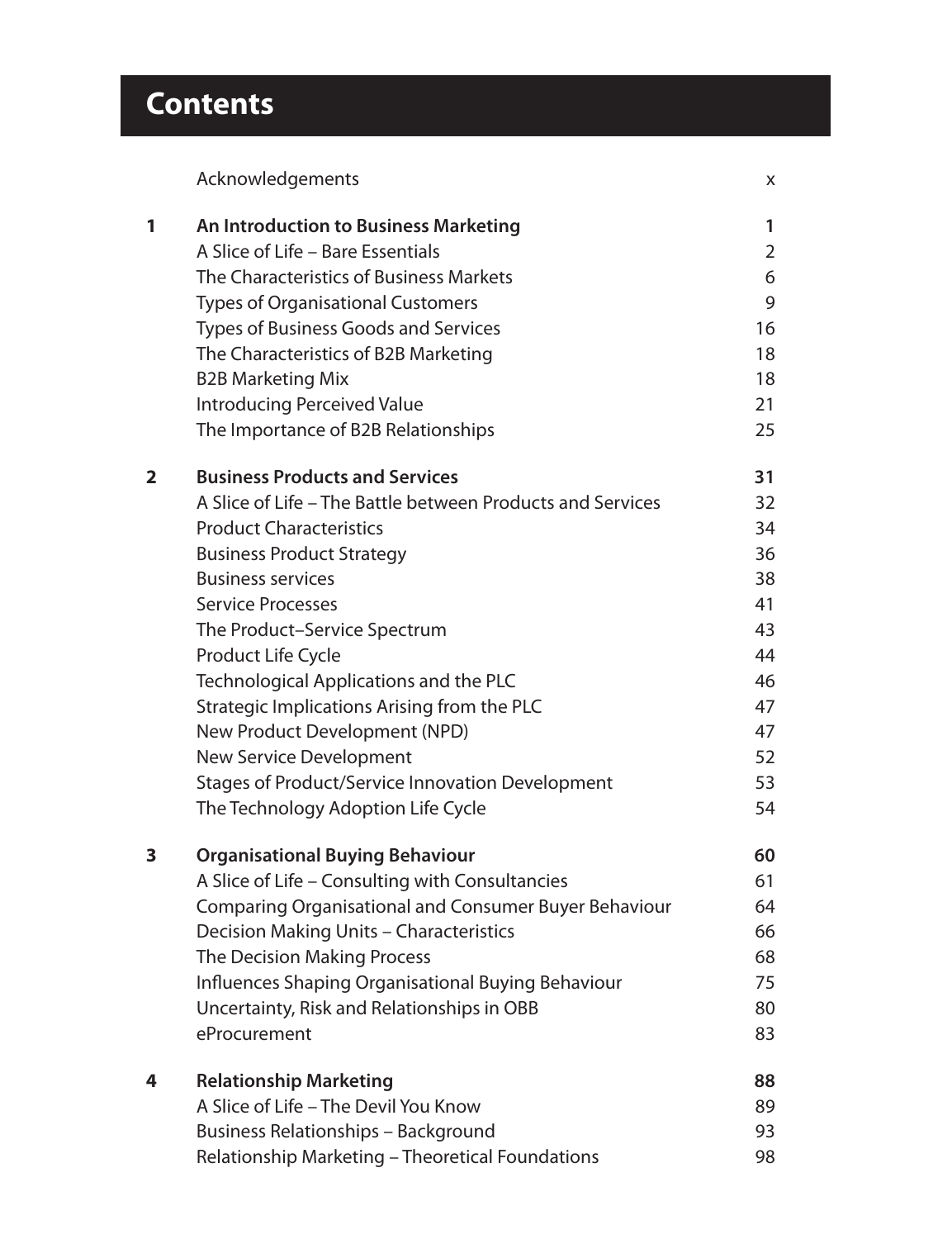|   | The Customer Relationship Life Cycle                   | 101 |
|---|--------------------------------------------------------|-----|
|   | Differing Types of Relationships                       | 104 |
|   | Partnerships and Alliances                             | 106 |
|   | Trust, Commitment and Customer Satisfaction            | 108 |
| 5 | <b>Strategy: Segmentation, Positioning and Pricing</b> | 117 |
|   | A Slice of Life - A Little Ray of Sunshine             | 118 |
|   | Segmentation                                           | 120 |
|   | <b>Bases for Segmenting Business Markets</b>           | 125 |
|   | <b>Target Market Selection</b>                         | 130 |
|   | <b>Barriers to Segmentation</b>                        | 133 |
|   | Positioning                                            | 135 |
|   | Pricing                                                | 139 |
|   | Leasing                                                | 143 |
| 6 | <b>Marketing Channels</b>                              | 149 |
|   | A Slice of Life - User Journeys                        | 150 |
|   | <b>Function and Purpose of Marketing Channels</b>      | 154 |
|   | <b>Service Outputs</b>                                 | 159 |
|   | <b>Channel Flows</b>                                   | 160 |
|   | <b>Types of Distribution Channel</b>                   | 162 |
|   | <b>Channel Roles and Membership</b>                    | 167 |
| 7 | <b>Supply Chains, Channel Structures and Networks</b>  | 178 |
|   | A Slice of Life - The Chain of Events                  | 179 |
|   | <b>Supply Chains</b>                                   | 182 |
|   | Key elements in Supply Chain Management                | 183 |
|   | Principles of Supply Chain Management                  | 188 |
|   | <b>Marketing Channel Design</b>                        | 190 |
|   | <b>Channel Configuration</b>                           | 191 |
|   | <b>Channel Structure</b>                               | 193 |
|   | A Spectrum of Influence in Channel Structures          | 193 |
|   | <b>Networks</b>                                        | 198 |
|   | <b>Electronic Channels</b>                             | 202 |
| 8 | <b>Managing B2B Relationships</b>                      | 208 |
|   | A Slice of Life - Believing in the Relationship        | 209 |
|   | The Concept of Power                                   | 211 |
|   | <b>Channel Conflict</b>                                | 215 |
|   | The Nature of Conflict                                 | 216 |
|   | <b>Reasons for Conflict</b>                            | 218 |
|   | Managing Interorganisational Conflict                  | 221 |
|   | <b>Building Relationships</b>                          | 226 |

<span id="page-3-0"></span>**iv**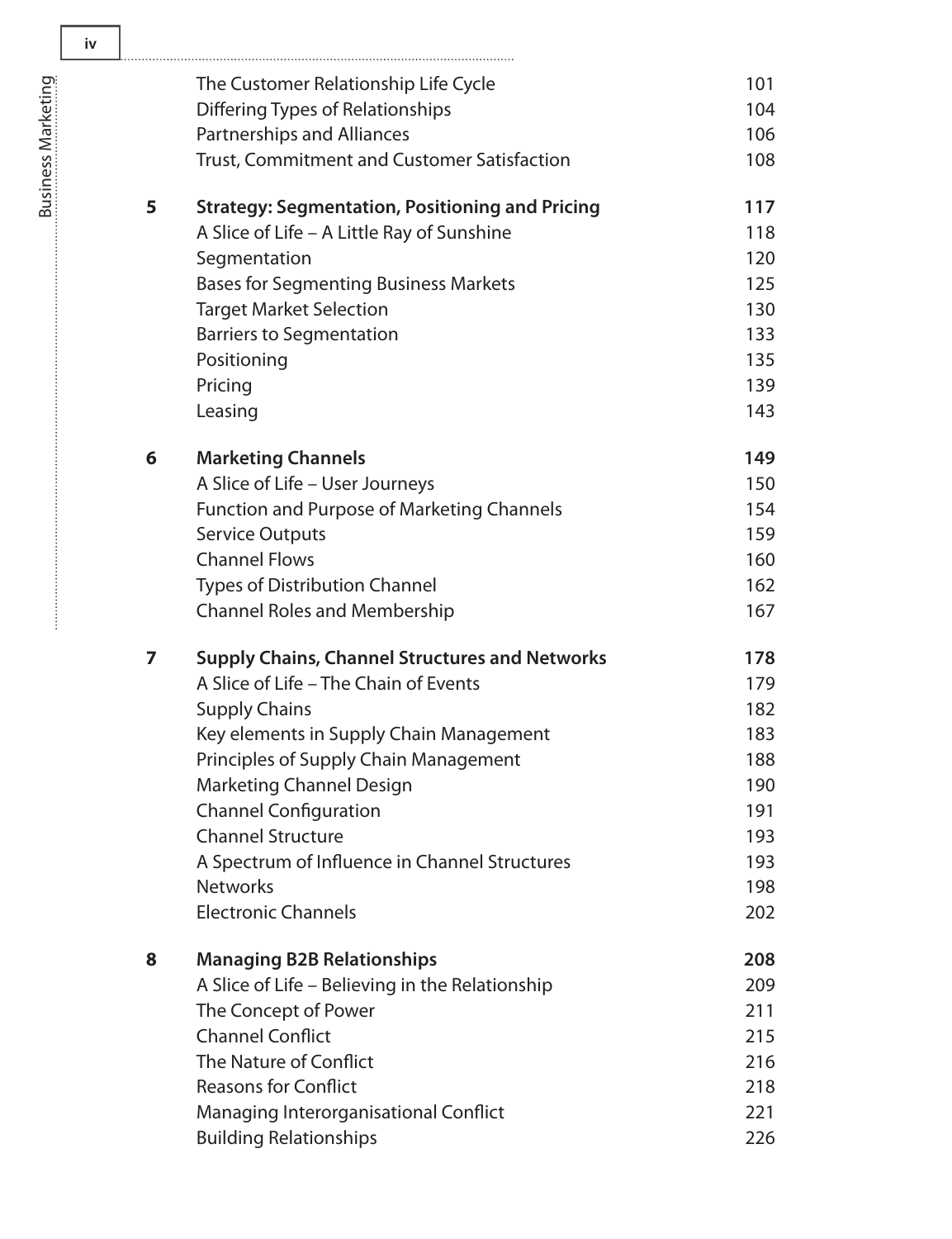<span id="page-4-0"></span>

|    | The Impact of Technology on Business Relationships     | 228 |
|----|--------------------------------------------------------|-----|
|    | eCommerce and Conflict                                 | 229 |
|    | <b>Customer Relationship Management Systems</b>        | 231 |
| 9  | <b>Principles of Business Marketing Communications</b> | 238 |
|    | A Slice of Life - Evolution or Revolution?             | 239 |
|    | <b>Defining Marketing Communications</b>               | 242 |
|    | The Role of Marketing Communications                   | 243 |
|    | The Tasks of Marketing Communication                   | 246 |
|    | <b>Strategy and Planning MCs</b>                       | 248 |
|    | Is it about Campaigns or Activities?                   | 251 |
|    | <b>B2B Branding</b>                                    | 252 |
|    | <b>Integrated Marketing Communications</b>             | 256 |
|    | <b>Channel-based Marketing Communications</b>          | 261 |
|    | Relationship Marketing and Communications              | 265 |
| 10 | The Business Marketing Communications Mix              | 272 |
|    | A Slice of Life - The Importance of Pants              | 273 |
|    | Advertising and B2B communications                     | 276 |
|    | Trade Promotions and B2B communications                | 277 |
|    | <b>Public Relations and B2B communications</b>         | 279 |
|    | Direct Marketing and B2B Communications                | 281 |
|    | Personal Selling and B2B Communications                | 283 |
|    | <b>Business-to-Business Media</b>                      | 285 |
|    | Digital Media and B2B Marketing Communications         | 287 |
|    | <b>Content or Messages</b>                             | 293 |
|    | <b>User-Generated Content</b>                          | 296 |
|    | <b>Demand Generation</b>                               | 297 |
| 11 | <b>Personal Selling and Key Account Management</b>     | 302 |
|    | A Slice of Life - The Origin of Business               | 303 |
|    | The Role and Tasks of Personal Selling                 | 306 |
|    | <b>Characteristics of Personal Selling</b>             | 308 |
|    | Personal Selling and the Communication Mix             | 309 |
|    | Personal Selling and Managing Relationships            | 313 |
|    | Multichannel Selling                                   | 315 |
|    | Key Account Management                                 | 319 |
|    | <b>Index</b>                                           | 329 |

**v**

Contents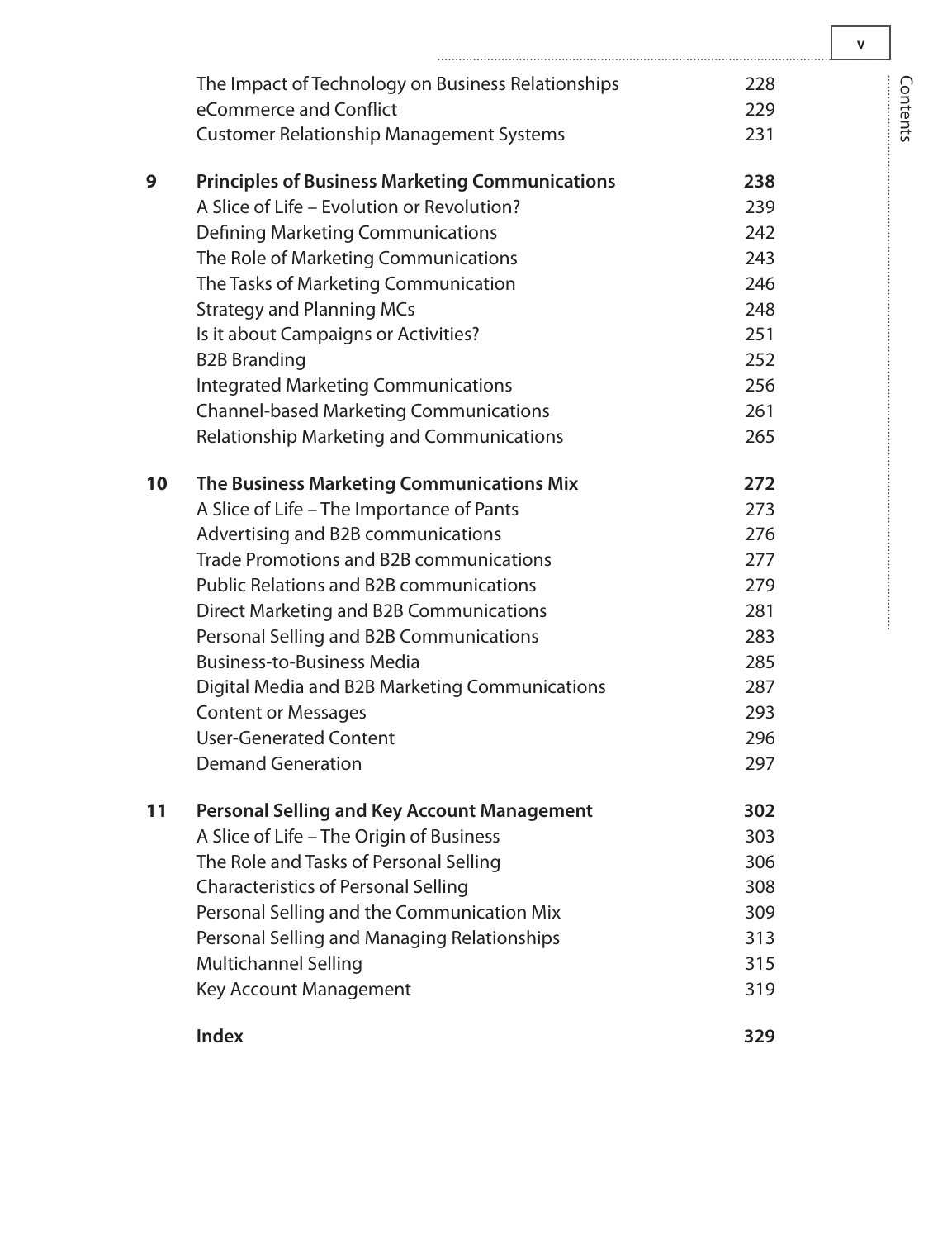### <span id="page-5-0"></span>**Preface**

#### **Overview**

*Business Marketing* is an academic textbook written from a marketing management perspective. It is about the marketing methods, issues and principles associated with the relationships and interactions between organisations. However, unlike most other textbooks this one is injected with a marketing practitioner's view on business-to-business marketing matters.

#### **The nature and theme of the book**

The once predictable world of business marketing is changing. It is now a complex and challenging environment populated by an increasing number of channels, fast developing technology, the expectation that everything and everyone is accountable, and characterised by changing buyer behaviours and an emphasis on conversations and connectedness.

Despite these complexities and challenges, at the root of business marketing remains the need to find, develop and maintain relationships. Accordingly, this book is anchored to two main principles, namely, generating demand and building fruitful marketing-based relationships.

To drive demand, establish relationships that are of mutual value, and to weave a route through the various complexities, it is important to understand the nature and changing perspectives of B2B buyers. From this knowledge, organisations are better placed to create more buyer-centric demand generation strategies. This book is underpinned and shaped by these ideas. Demand generation issues are recognised throughout the book and a chapter is dedicated to understanding relationship marketing principles.

This is an applied book, in the sense that the theory and concepts of business marketing are interpreted in the light of business practice. This is an important structural feature of the book with each chapter containing a number of brief examples of business practice that demonstrate marketing theory in action. Each contains a question, designed to encourage readers to consider the issues at hand. A range of organisations are used to illustrate practice, from the large multinational blue chip organisations to small and medium-sized companies with relatively scarce resources, and from the commercial and private companies to the not-for-profit and public sector organisations.

Each chapter opens with a 'Slice of Life.' These are commentaries written by Scot McKee, recalling his experiences of customers, events and issues over the last 20 years when running his own B2B marketing agency, *Birddog*. Sometimes serious, sometimes humorous, sometimes reflective, his contributions are always insightful, and they add perspective, vitality and realism.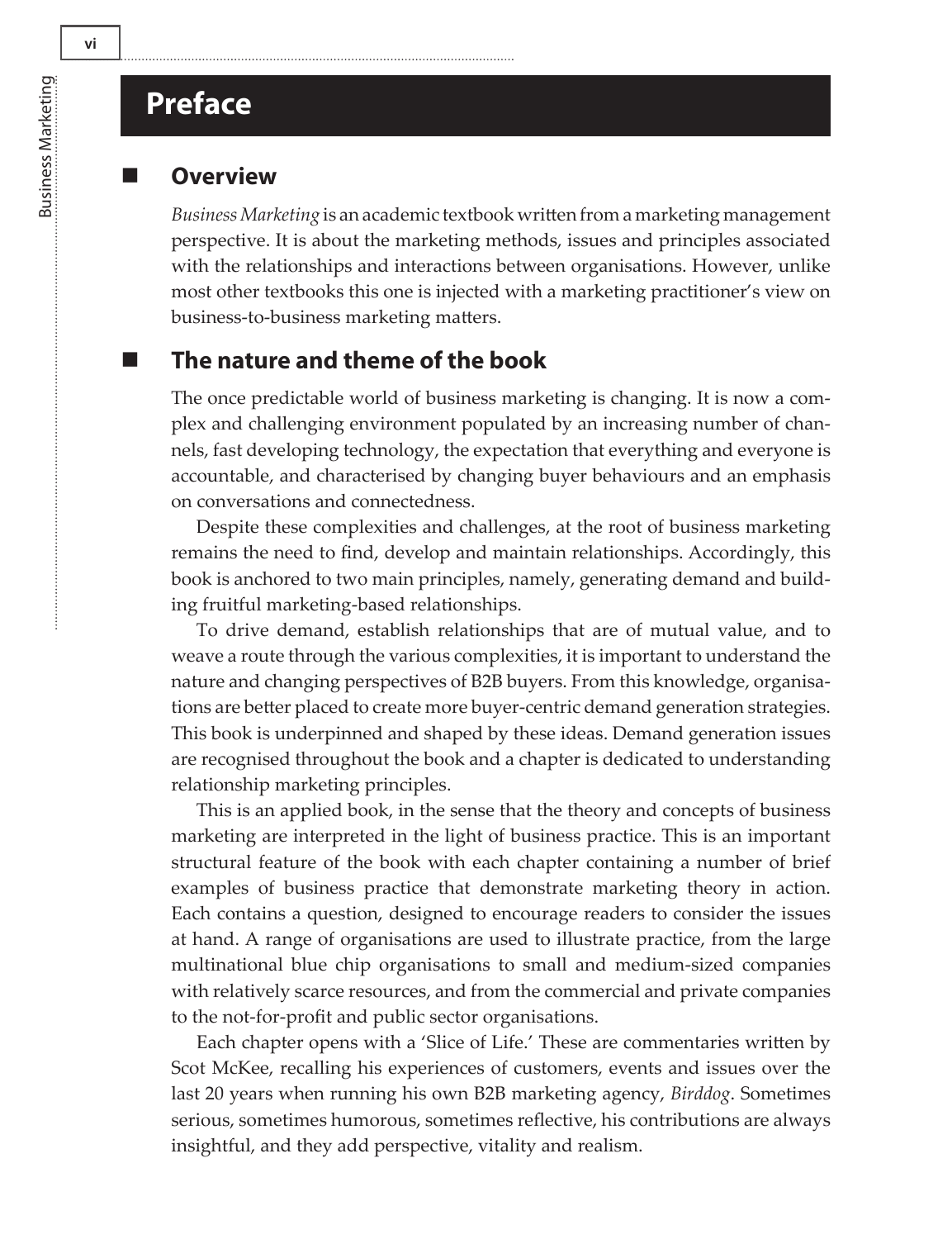#### <span id="page-6-0"></span>**Target market**

A high proportion of graduates enter organisations which operate within the B2B sector. This book is intended to help students and lecturers explore this aspect of marketing and to provide an important counterbalance to the mainly North American consumerist perspective adopted by the majority of marketing educators, their courses and the available resources.

In particular, this book is aimed at both final year undergraduate and postgraduate students. Final year undergraduates will find the book useful if studying Marketing, Business Studies, Business Information Systems, eCommerce and degree programmes with business-related units such as those increasingly found in Engineering and Social Studies-based programmes. In my experience postgraduate students studying on programmes such as Marketing, Marketing with eCommerce, Media and Multimedia Marketing, eBusiness and MBA programmes in particular, find this material interesting, helpful and a useful counterbalance to the mainstream consumer orientation that is often present on these types of programme.

Students following the Chartered Institute of Marketing's Professional Diploma will also benefit from this textbook. There are a number of stand-alone professional B2B marketing programmes that will find the book supportive. In addition to students, many of those working in the business marketing sector are encouraged to read this book.

#### **Book structure and organisation**

This book consists of 11 chapters and is designed to support a taught unit or module, delivered over a term or a semester. This structure enables tutors to deliver in sequence particular chapter topics in class. They can also set any necessary further reading and exercises, such as coursework assessments or independent learning vehicles, based on material from across the book.

The book is intended to be a single primary source for tutors, although other resources, for example, newspapers, websites, journal papers and edited readers, will be required to supplement and enhance student learning. Each chapter has a complete set of aims and learning objectives, examples, discussion questions, and navigation aids. Each chapter opens with a overview and closes with a summary based on each of the learning objectives. This is designed to help readers develop their understanding in a structured and logical manner. There is a full set of references at the end of each chapter.

**Chapter 1** introduces the fundamental characteristics of B2B markets and considers the nature, size and dynamics of the sector. Reference to the consumer market is made to highlight both the differences and similarities between the two fields and approaches. The main objective of this chapter is to set out the essential characteristics and importance of business marketing, the pivotal aspects of value creation and interorganisational relationships. This enables readers unfamiliar

Preface

İ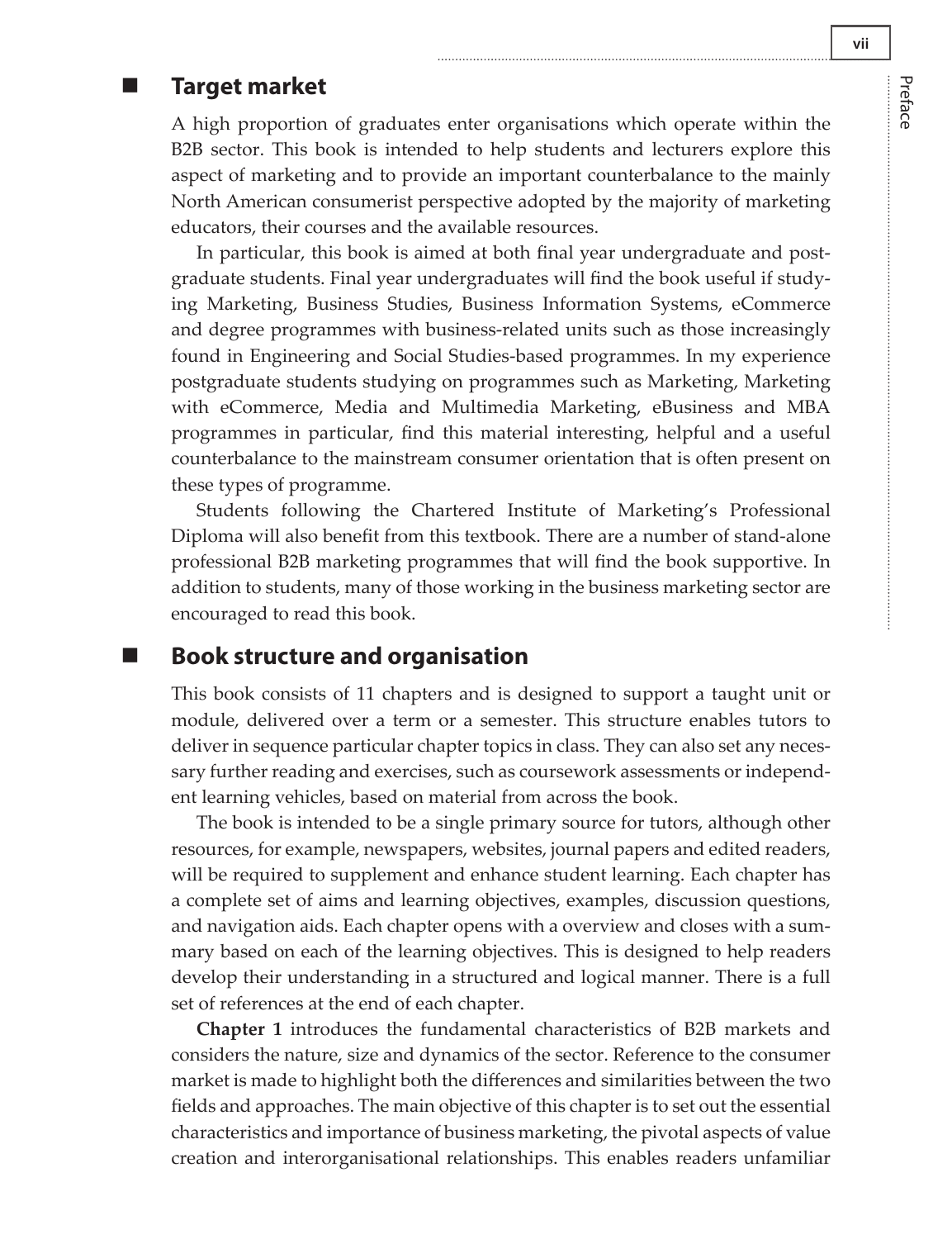<span id="page-7-0"></span>with the B2B sector to become conversant with topics that are developed and explored in subsequent chapters.

**Chapter 2** considers the various issues associated with managing products and services in business markets. It is important to understand how business products can be classified and to appreciate the characteristics associated with both the new product and service development processes. Attention is given to the product life cycle before concluding with a consideration of the technology adoption life cycle, appropriate in high technology markets.

**Chapter 3** focuses on organisational buyer behaviour and the various issues concerning the way organisations determine which products and services to buy. Attention is given to some of the classic ideas and frameworks about decision making units, processes and the influences that shape decision making. The chapter closes with a brief consideration of eProcurement.

**Chapter 4** is about relationship marketing, a pivotal topic in this book. Readers can explore its evolution and examine the conceptual underpinning associated with relationship marketing practices. The chapter examines the customer relationship life cycle and finishes by looking at trust and commitment.

**Chapter 5** considers some of the elements that have strategic significance in business marketing: segmentation, positioning and pricing. The opening part of considers issues concerning different approaches to segmenting B2B markets. It develops conventional approaches and explores the implementation and practicalities of B2B segmentation. It then discusses ways in which organisations can use different positioning, once segments and target markets are agreed. The chapter concludes with a consideration of pricing issues in business markets.

**Chapter 6** seeks to develop an understanding of the principles and core concepts associated with marketing channels. In particular, consideration is given to their purpose, basic structure and key intermediaries, their characteristics and contribution to the way in which channels work. These include service output theory and channel flows.

**Chapter 7** builds on the previous chapter and explores two main elements. The first concerns the management of the logistical and physical flow of goods from producers to end user customers. This is referred to as 'supply chain management'. The second element concerns the management of the marketing channels. These are structural configurations organisations use to add value and which enable end users to access finished goods (and services) in the most convenient way. Attention is given to conventional marketing channel structures, vertical marketing systems, and network approaches to interorganisational channel structures. The chapter closes with some ideas concerning the use of electronic channels in B2B trading contexts.

**Chapter 8** considers some of the managerial issues, processes and systems associated with maintaining and developing collaborative business relationships. First, the nature, dispersion and use of power in relationships is examined, then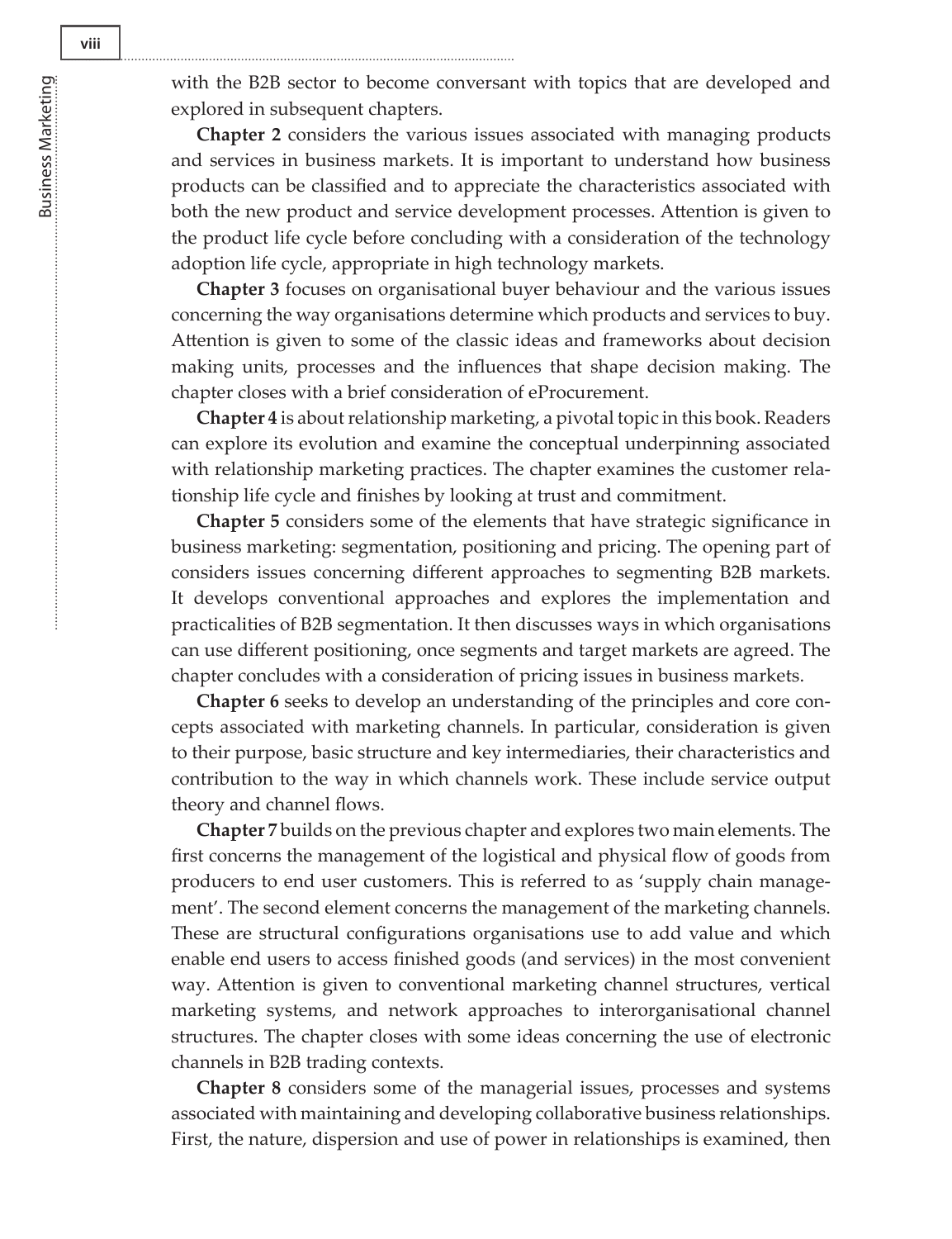<span id="page-8-0"></span>time is spent looking at channel conflict and ways in which it can be minimised, recognising that some conflict can be constructive. A foundation of most successful B2B relationships is the presence of trust and commitment. These concepts are examined before the chapter concludes with a brief overview of the role of technology in managing relationships with a focus on CRM systems.

**Chapter 9** examines some of the roles and strategic issues associated with business marketing communications. Their core characteristics and roles are examined before considering the key strategies that can be pursued by organisations. Ideas concerning B2B branding and integrated marketing communications are also explored before examining marketing channel-based communications. The chapter concludes with an examination of relationship-based marketing communication, and in particular, client/agency based relationships.

**Chapter 10** introduces the marketing communications mix and its three constituent elements; tools, media and messages. Consideration is given first to the key characteristics and effectiveness of each of the primary tools. The chapter then examines each of the main media from a communication perspective, and includes ideas about the use of social media. It considers the type of messages used to reach business audiences, including user generated content. This leads to the closing section which introduces ideas about demand generation.

In **Chapter 11** consideration is given to the role and characteristics of personal selling. The main thrust is centred on the impact of personal selling on interorganisational relationships and how the other communication tools can be blended to provide cost and communication effectiveness. In addition, issues concerning the management and organisation of the sales force are explored before concluding with an examination of key account management.

#### **Teaching support and learning resources**

This book is supported by a range of teaching and learning resources. An instructor's manual is available for those who decide to adopt the text. This contains PowerPoint overheads of figures and diagrams from the book, plus teaching notes together with ideas for assessment and in-class study.

A website designed to support the book is available at ............... for both tutors and students. It has instructor teaching-support facilities, including all the materials outlined above, as well as other cases studies, examples and a range of hyperlinks to sites of interest and value to help students develop their knowledge and understanding of this exciting and important subject.

| <b>Chris Fill</b>            | <b>Scot McKee</b>                           |
|------------------------------|---------------------------------------------|
| Author                       | Author – Creative B2B Branding (no, really) |
| chris@fillassociates.co.uk   | scotmckee@gmail.com                         |
| www.fillassociates.co.uk     | www.scotmckee.com                           |
| uk.linkedin.com/in/chrisfill | uk.linkedin.com/in/scotmckee                |
|                              | www.twitter.com/scotmckee                   |

Preface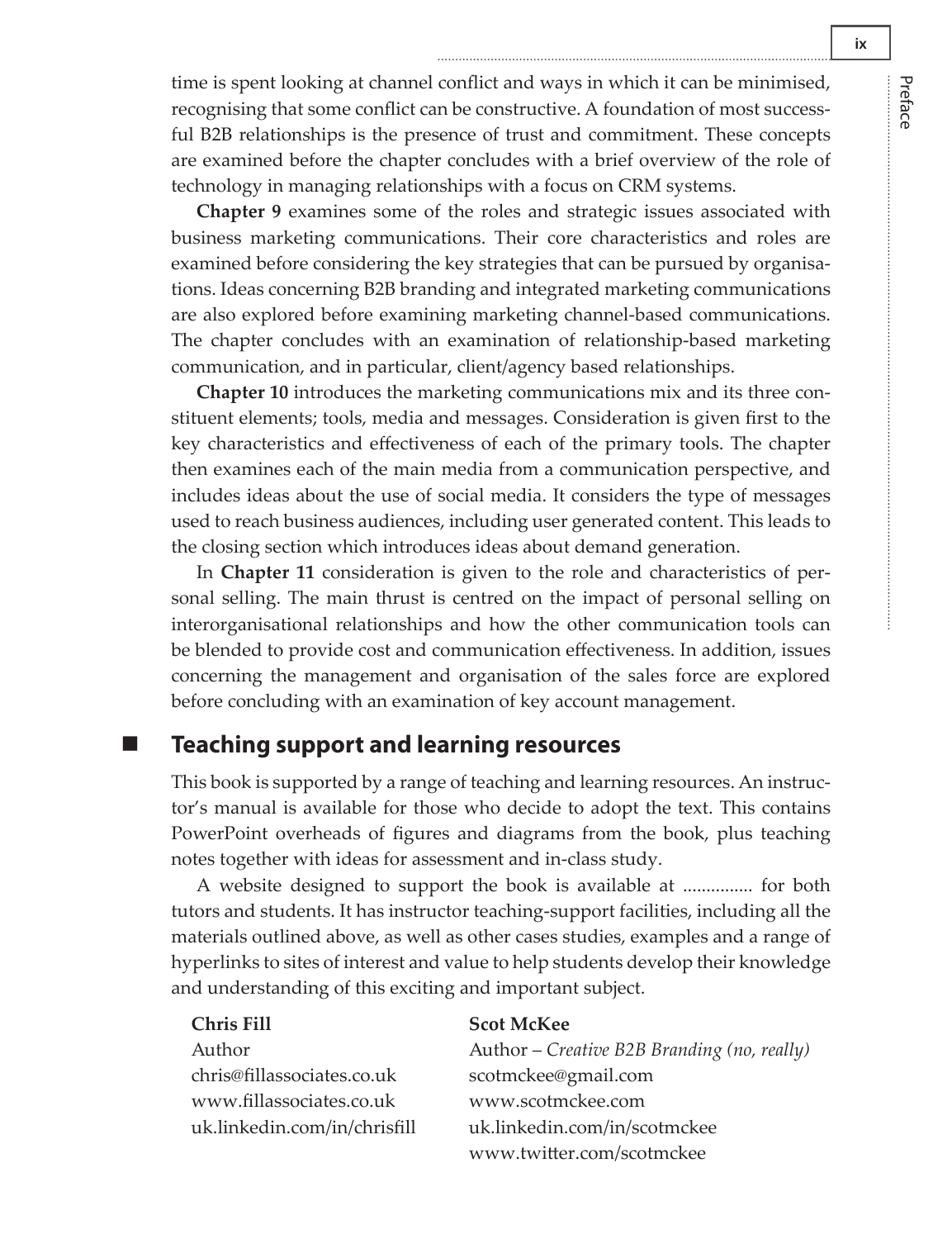## **Acknowledgements**

This book would not have been possible without the contributions of a large number of researchers, academics, authors and practitioners whose work has advanced our understanding of business marketing. Some of their ideas have been incorporated in this book and hopefully fully referenced and acknowledged and to them all I offer my thanks.

I would also like to say a special thank you to Scot McKee for the richness and flavour that his original contribution brings to the book. I would like to thank the editorial team at Goodfellow Publishers, and in particular Tim Goodfellow, P.K. McBride and Catherine McGregor, who between them have supported and steered the production of this book.

In addition it is important to acknowledge the photographic skills of Chris Knox, especially when you consider the nature of the two subjects with whom he was dealing. As always, Graham Hughes provided some extremely valuable insights and Peter Williams who provided clarity and wisdom.

I should also like to acknowledge Karen Fill, who contributed much to an earlier version of this book, and provided support while this edition was configured.

<span id="page-9-0"></span>**x**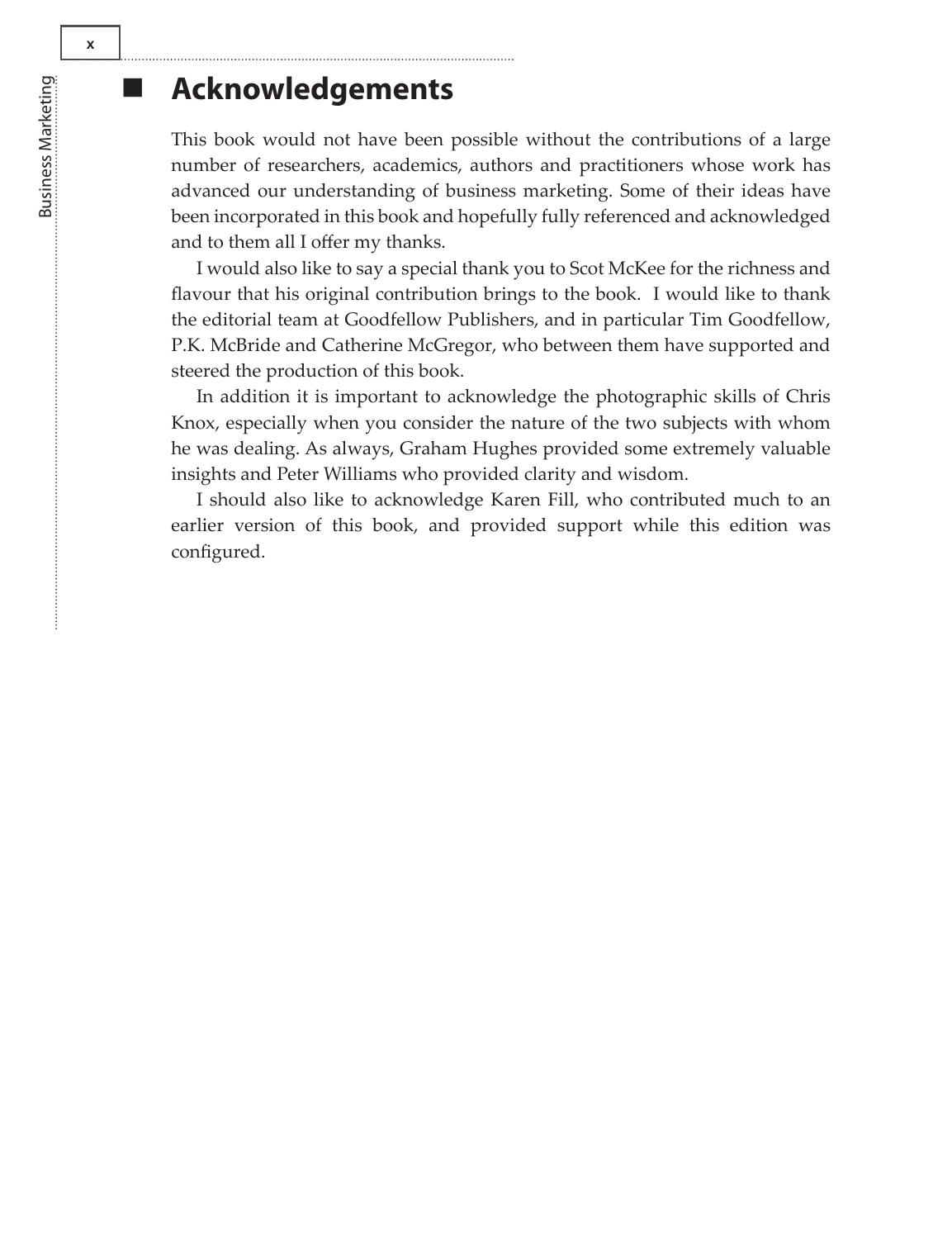## <span id="page-10-0"></span>And now for a 'Slice of Life' from Scot McKee

I (B2B) marketing professional, it is to 'assume nothing'. I still use that f I've learnt anything in the last 25 years as a business to business mantra as one of the single most useful pieces of advice I can offer new employees – assume nothing. It has been, and will doubtless continue to be, almost impossible to predict the market. It's even harder to predict the responses of the individuals within the market. We are all individuals with our own personalities, our own characteristics and our own set of values. Our individual make-up guides and often determines how we will act and respond. That being the case, there should be an infinite capacity for change, for experimentation – for creativity within B2B marketing. Unfortunately not.

The B2B market has its own characteristics that suppress the predictive responses of the individual in favour of the greater corporate good. We don't make decisions as individuals within business, we make business decisions for the business. It's different. We are accountable to the business for our decisions, we require finance and support from the business and we have to wait while the business undertakes elaborate decision making processes before being allowed to progress. Individual creativity, particularly within a B2B marketing context, is more often than not replaced by the mitigation of corporate risk. Protecting the company, the team even the product becomes more important than taking a chance in the market. And then there's personal protection. The job, the career, the promotion, the next holiday, the wife, the kids… they all influence how we make business decisions within a corporate environment, and they all make predictability of the outcomes almost impossible.

Within this variable landscape, as B2B marketing professionals, we are expected to build brands – corporate brands, product brands, service brands, even personal brands. Mmmm… well, ok, yes, we can do that, but it's unlikely ever to take the path that you might predict or expect from the outset. You will be told the project is 'urgent' but the decision to proceed is delayed for months. You will be told that the product is 'unique' when the market is saturated with similar competitive offerings. You will be expected to take instruction from people who have no understanding or experience of marketing and you will be seen as a 'cost' instead of a source of revenue… The challenges of delivery within this environment are significant. It's therefore important, if not critical, that you arm yourself with as deep an understanding of the processes and practicalities of the B2B marketing space as possible.

My role within this book is to provide the latter in order to offer context and relevance to the former. If we are to truly learn from and appreciate the value of the theory that forms the body of this work, we should do so with one eye

A Slice of Life

A Slice of Life